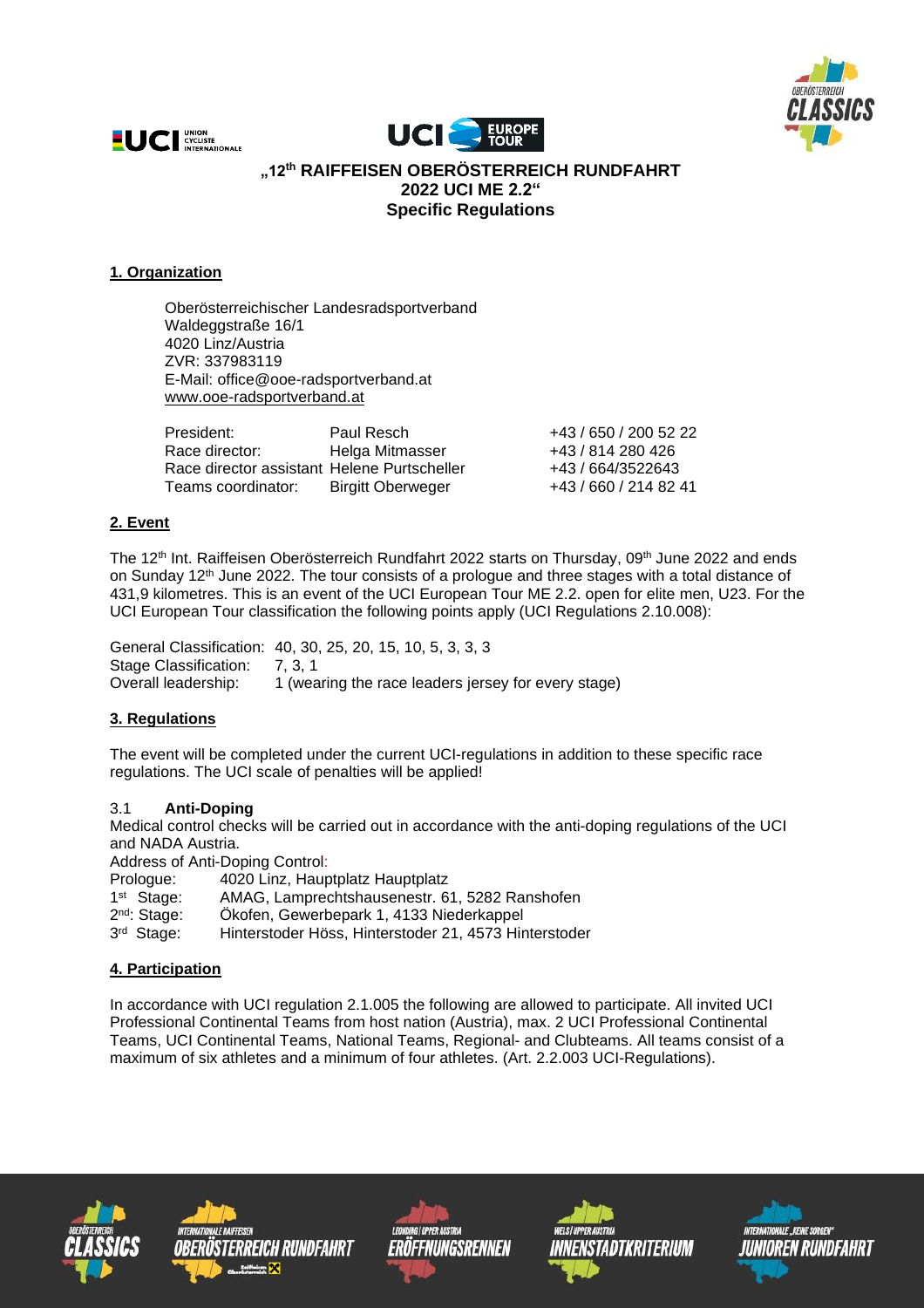

# **5. Permanence**

# **5.1. Race Office**

The issuing of all documents for riders, sporting directors and officials will take place on Thursday 09<sup>th</sup> June 2022 from 10 am to 12 pm in the Hotel Sommerhaus Linz. Adress: Julius-Raab-Straße 10, 4040 Linz Tel.: +43/732/2457 - 378 [office.linz@studentenwerk.at](mailto:office.linz@studentenwerk.at) [www.studentenwerk.at](http://www.studentenwerk.at/) N 48<sup>0</sup> 19.860' E 014<sup>0</sup> 19.380'

# **5.2 Team manager meeting**

The team manager meeting will take place on Thursday 09<sup>th</sup> June 2022 at 12.30 pm in the Hotel Sommerhaus.

#### **5.3 Officials meeting**

The meeting of the officials will take place on Friday 10<sup>th</sup> June 2022 at 10 am in the Max Center Wels.

#### **5.4 Installation of radios**

The installation of radios will take place on Thursday 09th June 2022 from 8 pm to 10 pm and **Friday 10th June 2022 from 8 am to 9 am** in front of Hotel Sommerhaus and before the start of the 1 st stage in front of the company Max Center in Wels **Frequency of Radio Tour: 160,575 MHz**

#### **5.5 Neutral service vehicle**

Three neutral service vehicles will be provided by the race organizer.

#### **6. Route map**

The detailed route map is attached to these specific regulations. There you will find the starting times, destinations, expected arrival times and any potential obstacles to watch out for.

| Day      | Date      | <b>Start Time</b> | <b>Start Location</b> | <b>Finish Location</b> | Length   |
|----------|-----------|-------------------|-----------------------|------------------------|----------|
| Thursday | 09.6.2022 | $6:15$ pm         | Linz-Hauptplatz       | Linz Schlossmuseum     | $0,7$ km |
| Friday   | 10.6.2022 | $12 \text{ pm}$   | Wels                  | <b>AMAG Ranshofen</b>  | 168,4 km |
| Saturday | 11.6.2022 | 11:35 am          | Eferding              | Ökofen Niederkappel    | 129,3 km |
| Sunday   | 12.6.2022 | 11:00 $am$        | St.Florian/Asten      | Hinterstoder Höss      | 133,5 km |
|          |           |                   |                       | Total:                 | 431,9 km |

#### **7. Score mode:**

#### **7.1 Finish Deadline:**

The time limit for stages 1, 2 and 3 is set at 12% on the respective winning time. For the Prologue there will be no time limit. Under exceptional circumstances, the time limit can be changed by the Colleague of Commissaries in consultation with the organisational team.

#### **7.2 Mountain finish:**

At the 2<sup>nd</sup> and 3<sup>rd</sup> stage Art. 2.6.027 of the UCI rules will not apply.









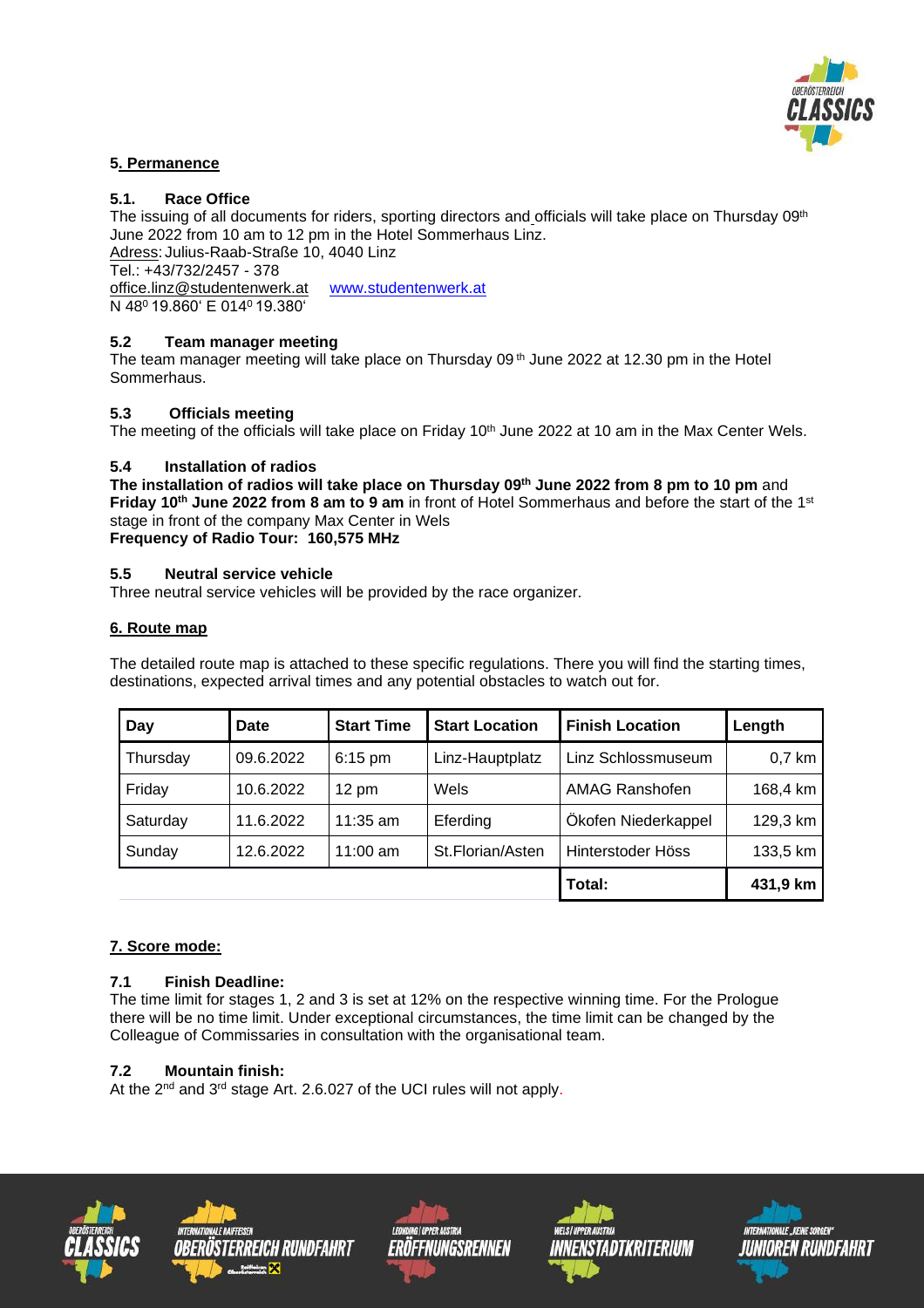

# **7.3 General classification by time: (yellow jersey)**

This will be calculated by adding the time of every stage and taking into account any time bonuses or penalties..

In the event of a tie, the following criteria apply according to Art. 2.6.015 of the UCI regulations:

- The fractions of a second from the prologue,
- the lower total of all placements in the individual stages (place number)
- the best placement in the last rated stage

# **7.4 Time Bonuses**

For the general classification, time bonuses will be given at every stage to the first three riders (10, 6 and 4 seconds) and to the first three riders at every sprint (3, 2, and 1 seconds) No time bonuses for the Prologue.

# **7.5 Stage classification by points: (blue jersey)**

At every stage points (20, 15, 11, 8, 6, 4, 2, 1) will be awarded to the first eight riders in the order of their arrival. At every sprint according to the timetable 4, 2 and 1 points will be given to the first three riders in the order of their arrival.

No points will be awarded for the Prologue.

| 1 <sup>st</sup> Stage                      | $2nd$ Stage                                    | 3 <sup>rd</sup> Stage                     |
|--------------------------------------------|------------------------------------------------|-------------------------------------------|
| Schamberger Taverne<br>km<br>17,7          | Eferding, Intersport<br>km.<br>12.2            | Marktgemeinde St. Florian<br>km l<br>10.1 |
| Schlosstaverne<br>1st<br>round<br>km 136,5 | Eferding, Intersport<br>km<br>18.3             | Marktgemeinde St. Florian<br>km l<br>17.4 |
| 2nd round Schlosstaverne<br>km 151,1       | 2nd time of crossin the finish line<br>km 95,9 | Waldneukirchen<br>km<br>49.2              |

The general classification of points is calculated by adding the points which the riders achieve at every stage. In the case of equal points, the number of stage victories, then the number of sprint victories achieved will break the tie. If riders are still tied the better placement in the individual general classification by time (after the last completed stage) will enter into force.

#### **7.6 Mountain classification by points: (white red polka dot jersey)**

At every mountain classification, points (6, 4, 3, 2, 1) will be awarded to the first five riders in the order of their arrival.

| 1 <sup>st</sup> Stage |           | $2nd$ Stage                       |    | 3 <sup>rd</sup> Stage |     |
|-----------------------|-----------|-----------------------------------|----|-----------------------|-----|
| Turmberg              | km $30,0$ | Wiesing b. Haibach o.d.D.<br>36,1 | km | Vorderstoder<br>97,7  | km. |
| Höh                   | km 74,0   | Neukirchen a. Walde,<br>50,0      | km | Höss<br>133,5         | km  |
| Zwergsteig Kapelle    | km 85,2   | Hofkirchen Ortsmitte<br>68,8      | km |                       |     |
| Maria Schmolln        | km 91,1   |                                   |    |                       |     |









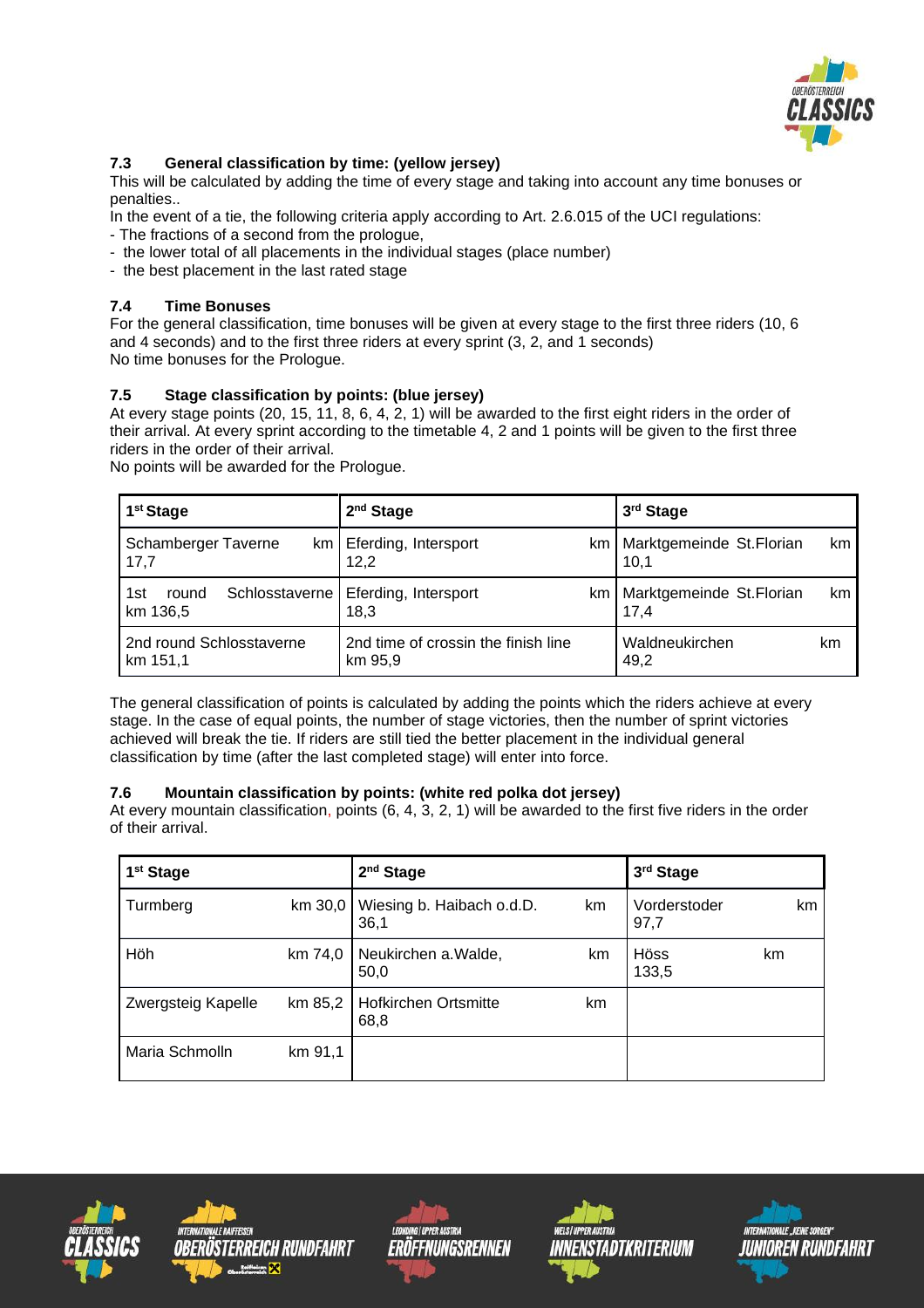

The general mountain classification by points is calculated by adding the individual mountain points which the riders achieve at every mountain classification.

In the case of equal points, the number of mountain victories will break the tie. If riders are still tied, the better placement in the individual general classification by time (after the last completed stage) will enter into force.

# **7.7 Best Young Rider (white jersey)**

The first U-23 rider in the general classification wears the white jersey for the best youngster.

#### **7.8 Team classification by time:**

According to Art. 2.6.016 of the UCI regulations, this is calculated by adding the three best riders time within a team. In the case of the time being the same the sum of the ranking of the three best riders (by time) will break the tie. If riders are still tied the position of the best rider in the stage classification will enter into force.

General team classification by time is calculated by adding the time of the individual stages and the prologue. Time will be use for the calculation of the team classification. In the case of a same time the total amount of the first places in the daily team classification will break the tie. If riders are still tied the total amount of the second places in the daily team classification will break the tie. If teams remain tied the position of the best rider in the general classification by time of the team will break the tie. Any team with less than three riders will be removed from the team classification.

# **7.9 Best Austrian Rider: (red jersey)**

The best Austrian rider in the Individual General Classification wears this jersey.

# **7.10 Leader Jerseys – Order of Preference**

- Individual General Classification
- 2) Blue Jersey -- General Classification by points
- 3) Polkadot Jersey Mountain Classification by points<br>4) White Jersey -- Best U-23 rider
- 4) White Jersey
- 5) Red Jersey -- Best Austrian rider in the Individual General Classification

#### **8. Specific regulations for the Prologue**

Riders will start in 1 minute intervals. The starting order of every team must be announced by the team manager at the permanence on 10th June 2021, via the organization's form. The recurring starting order of the teams will be determined by the organizer.

When riding the use of road equipment (bicycles, wheels, helmets) is regulation and time trial equipment is prohibited.

#### **Jersey wearer at the start of the first stage:**

The winner of the prologue wears the yellow leader jersey

The runner-up of the prologue wears the blue point jersey

The third place winner of the prologue wears the polka dot jersey

The best rider in the U23 ranking of the prologue wears the white jersey

The best Austrian rider according to the Individual General Classification wears the red jersey









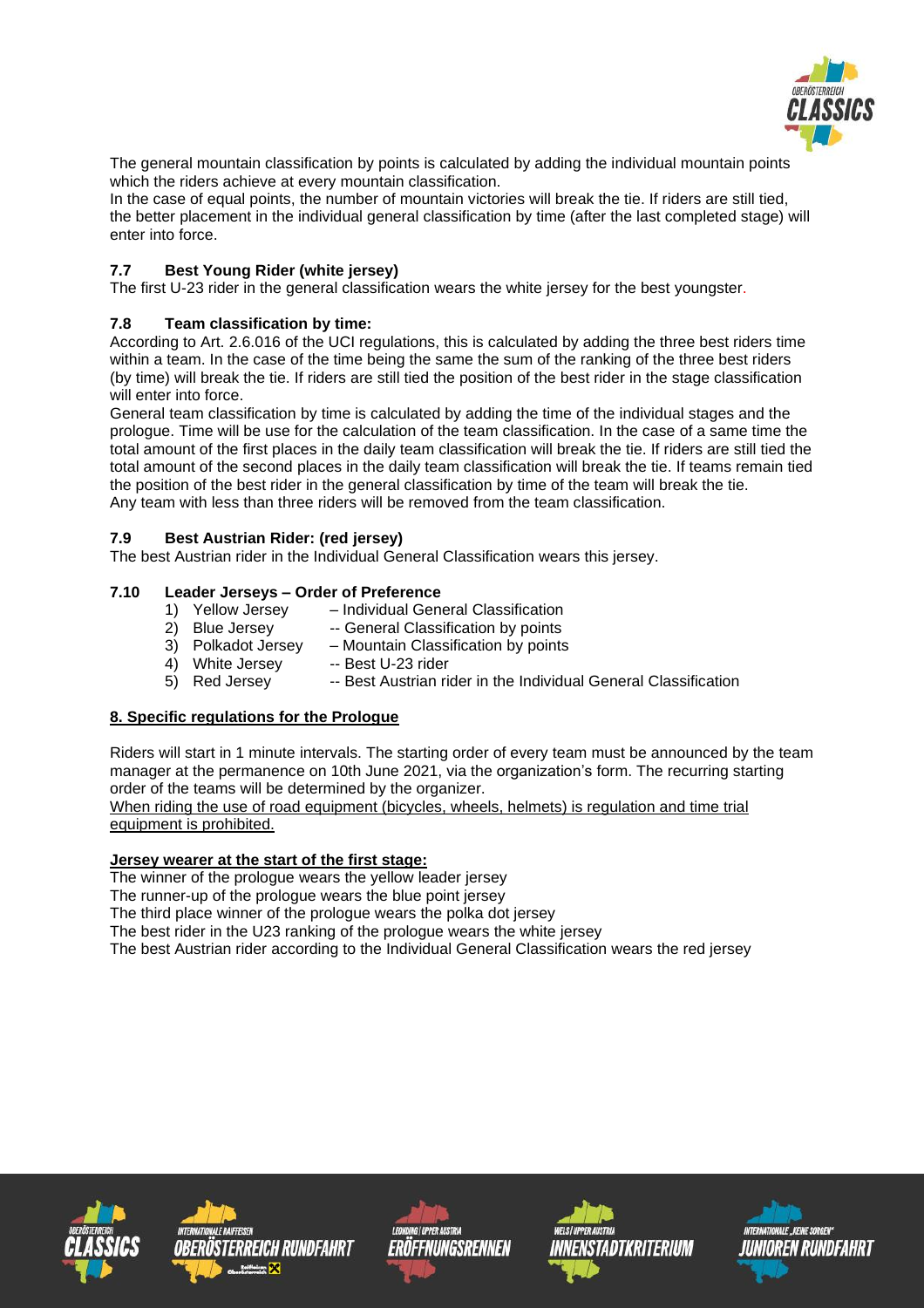

#### **9. Prize money**

### **9.1** At the Prologue 20 prizes with the sum of **€ 1,460-** will be awarded:

| 1st place | €.580.-- | 6th place                  | € 45.-- | 11th place                  | € 15.--   | 16th place $€ 15. --$       |  |
|-----------|----------|----------------------------|---------|-----------------------------|-----------|-----------------------------|--|
| 2nd place | € 295.-- | 7th place                  | € 45.-- | 12th place                  | € 15. $-$ | 17th place $\epsilon$ 15.-- |  |
| 3rd place | € 145.-- | 8th place $\epsilon$ 25.-- |         | 13th place $\epsilon$ 15.-- |           | 18th place $€ 15. --$       |  |
| 4th place | € 75.--  | 9th place                  | € 25.-- | 14th place                  | € 15.--   | 19th place $\epsilon$ 15.-- |  |
| 5th place |          | $60--$ 10th place          | € 15.-- | 15th place                  | € 15.--   | 20th place $€ 15.$ --       |  |

**9.2** In the single stage classification **20 prizes** with the sum of **€ 3.005,--** will be awarded:

| 1st place | €1,205- | 6th place  | € 90.-- | $11th$ place      | €30.- 16th place              | € 30.-    |
|-----------|---------|------------|---------|-------------------|-------------------------------|-----------|
| 2nd place | € 600.- | 7th place  |         | € 90.- 12th place | 17th place<br>$\epsilon$ 30.- | $€ 30. -$ |
| 3rd place | € 300.- | 8th place  | € 60.-  | 13th place        | 18th place<br>€ 30.-          | € 30.-    |
| 4th place | € 150.- | 9th place  | € 60.-  | 14th place        | € 30.-19th place              | $€ 30. -$ |
| 5th place | € 120.- | 10th place | € 30.-  | 15th place        | € 30.- 20th place             | $€ 30. -$ |

**9.3** In the general stage classification **20 prizes** with the sum of **€ 6.010,--** will be awarded:

| 1st place | € 2.410.-  | 8th place  | € 120,- | 15th place | € 60.- |
|-----------|------------|------------|---------|------------|--------|
| 2nd place | € 1.200    | 9th place  | € 120.- | 16th place | € 60.- |
| 3rd place | € 600.-    | 10th place | € 60.-  | 17th place | € 60.- |
| 4th place | € 300.-    | 11th place | € 60.-  | 18th place | € 60.- |
| 5th place | $€ 240. -$ | 12th place | € 60.-  | 19th place | € 60.- |
| 6th place | € 180.-    | 13th place | € 60.-  | 20th place | € 60.- |
| 7th place | € 180.-    | 14th place | € 60.-  |            |        |

**9.4** In the general classification by points **3 prizes** with the sum of **€ 220,-** will be awarded:

1<sup>st</sup> Place € 100.--

 $2<sup>nd</sup> Place$   $\in$  70.-- $3<sup>rd</sup>$  Place  $\epsilon$  50.--

**9.5** In the mountain general classification by points **3 prizes** with the sum of **€ 220,-** will be awarded:

> 1<sup>st</sup> Place  $€ 100. 2<sup>nd</sup>$  Place  $\epsilon$  70.- $3<sup>rd</sup>$  Place  $\epsilon$  50.--

**9.6** For the best U-23 riders in the overall ranking **3 prizes** with the sum of € **220,-** will be awarded:

> 1 st Place € 100.- 2<sup>nd</sup> Place € 70.-3 rd Place € 50.-









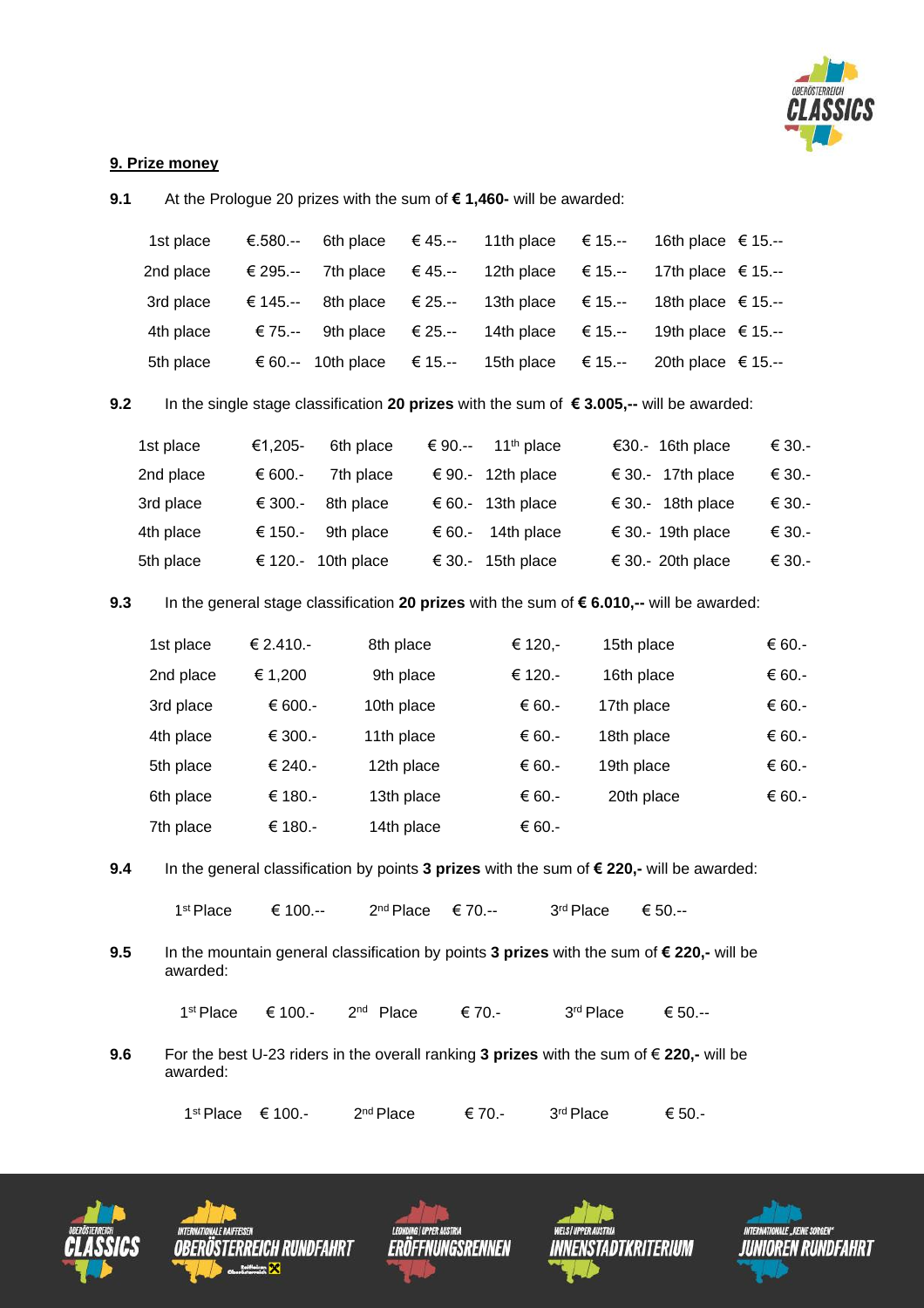

**9.7** In the team general classification by time **3 prizes** with the sum of **Euro 450,-** will be awarded:

1<sup>st</sup> Place  $€ 200. 2<sup>nd</sup>$  Place  $\epsilon$  150.- $3<sup>rd</sup>$  Place  $\epsilon$  100.-

Total sum of the prizes: **€ 17.595,-**

#### **10. General guidelines**

**10.1.1** Every tour participant is considered to accept unconditionally these regulations in full throughout the participation in this race. The instructions of the executive and officials have to be followed without exception.

#### **10.1.2 Officials**

| <b>President</b>                                     | <b>Paul Resch</b>                         |                             |
|------------------------------------------------------|-------------------------------------------|-----------------------------|
| <b>Race Director</b>                                 | Helga Mitmasser                           |                             |
| Race Director assistang                              | <b>Helene Purtscheller</b>                |                             |
| <b>Präsident of the Commissairs Panel</b>            | <b>Sven Calus</b>                         | Int. UCI-Commissaire        |
| <b>Member of the Commissairs Panel</b>               | <b>Christian Hametner</b>                 | Nat.-Commissaire            |
| <b>Member of the Commissairs Panel</b>               | <b>Mag. Franz Hopfgartner</b>             | <b>Nat.-Commissaire</b>     |
| <b>Member of the Commissairs Panel</b>               | Paul Iby                                  | <b>Nat. UCI Commissaire</b> |
| <b>Finishing Commissaire</b>                         | <b>Mag. Harald Wintersteiger</b>          | Nat.-Commissaire            |
| <b>Starter</b>                                       | <b>Ernst Tazreiter</b>                    | Nat.-Commissaire            |
| Timekeeper                                           | <b>Markus Lindinger</b>                   | <b>LRV-Commissaire</b>      |
| Chief of the Motorcycle Commissaires Claudia Heimann |                                           | Nat.-Commissaire            |
| <b>Race Doctor</b>                                   | Dr. Michael Gruber                        |                             |
| <b>Anti Doping Commissioner</b>                      | Dr. Michael Aigner<br><b>NADA Austria</b> |                             |

Only the instructions of the officials above have validity. All notices and regulations issued by any other third party are irrelevant.

**10.1.3** Every tour participant is responsible for his/her own personal financial commitments. The organizers assume no financial liability whatsoever.

**10.1.4** It is the duty of all participants to take care.

The instructions of the executive must be followed without exception.

Only the right-hand side of the road is to be used and everyone has to abide by the regulations **of the Austrian Traffic Order.** The organizer will not be responsible for any transgression or consequences resulting from the infringement of the above instructions. The whole convoy must drive with dimmed headlights.

**10.1.5** Identification stickers will be required, for all accredited vehicles, which should be placed in clear sight on the front and back of the vehicle. The transfer of these stickers is prohibited.









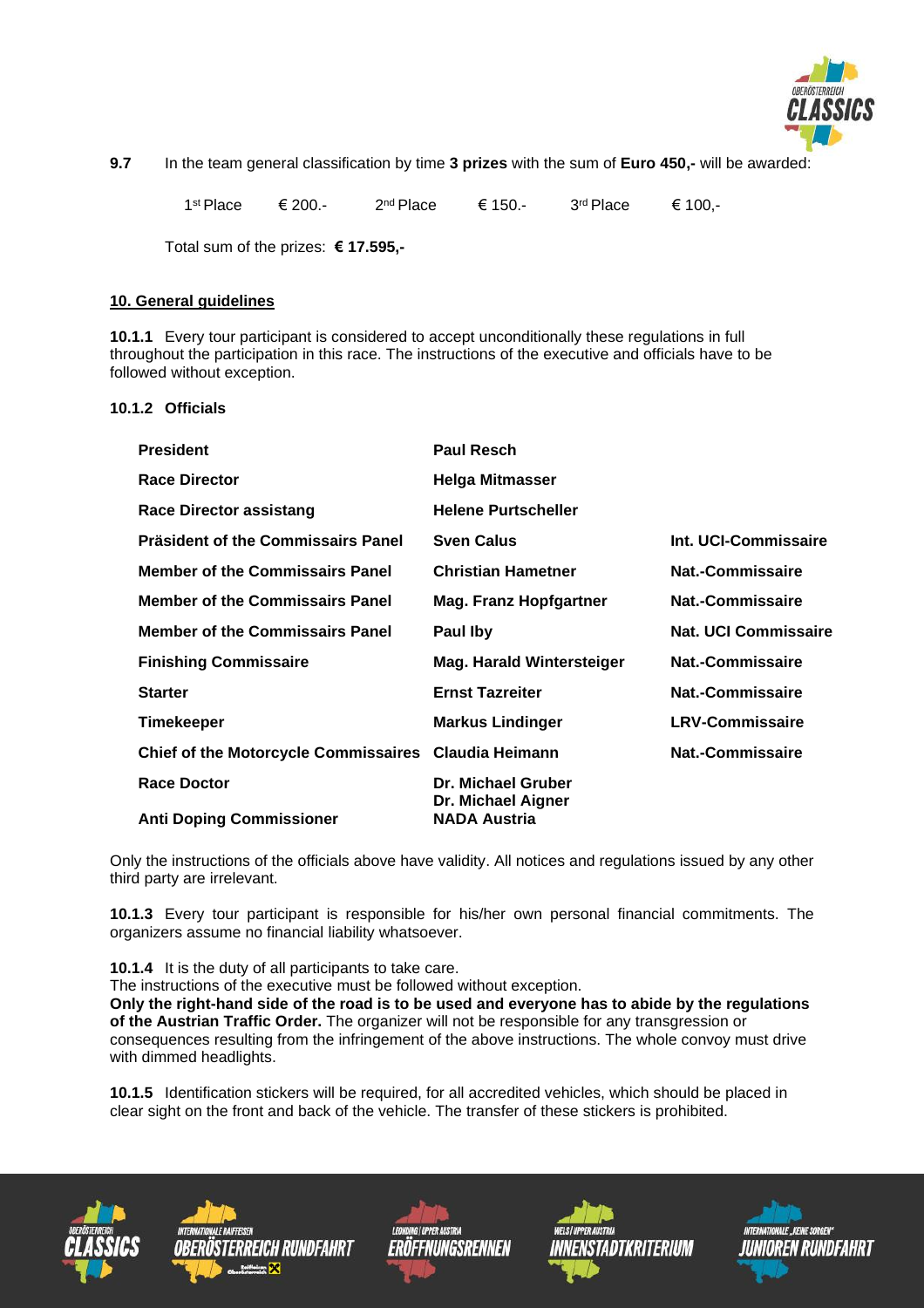

#### **10.2. Guidelines for riders**

**10.2.1** Every team must come together to sign the starting sheet according to the list of presentationtimes provided by the organisation. The starting sheet has to be signed at least 10 minutes before the start by each rider.

Riders wearing a Leaders-jersey have to be at the starting line at least 10 minutes before the start of the race.

**10.2.2** It is compulsory for the first rider of every stage and the riders with the leading jerseys to attend the official ceremonies at the end of each stage. These riders must present themselves at the podium within 10 minutes after their arrival at the finish.

**The organizer-team has the wish that the first three riders of each stage attend the official ceremony**.

**10.2.3** Riders who are more than 10 minutes behind the main bunch can be taken out of the race by the jury if the traffic or security situation deems it necessary.

#### **10.3 Guidelines for the team managers**

**10.3.1** At the end of every stage cars have to be parked in the marked parking places. It is forbidden to park in the finishing area. Only the police, the race directors, the car of the head of the organisation, the radio-tour car, the race Commissairs, the race doctor, the ambulance and the broom wagon are allowed to pass the finish line.

**10.3.2** Every team has to pay a **deposit of € 100,-** for the keys for the house and rooms. After complete return on the day of departure the deposit will be refunded. Costs for damage, lost keys, lost towels, occupancy of more than nine persons, etc. is the responsibility of the team.

#### **10.4 Hygiene and environment protection rules:**

**10.4.1** Riders, team managers and officials have to keep the start and finish locations clean and have to avoid damage of public or private property. Riders are not allowed to discard litter or other items which cannot be composited. Riders have to use the provided green zones around the official buffet and at the 20 km mark, where the organization has set up waste boxes. It is prohibited to urinate during the stage inside of towns/villages or in front of spectators.

#### **10.5 Final clause**

**10.5.1** In the case of possible differences of the interpretation of these regulations the German text will take

precedence.

**10.5.2** Any situations not mentioned in these special regulations will be decided by the Panel of Commissaires.

**10.5.3** The members of the commissaries panel reserve their right to change these special regulations where

circumstances dictate. The team managers and riders will be informed of possible modifications by bulletin in adequate time.

The head of organization

Helga Mitmasser, Helene Purtscheller 13.05.2022

Approved by ÖRV with the number: